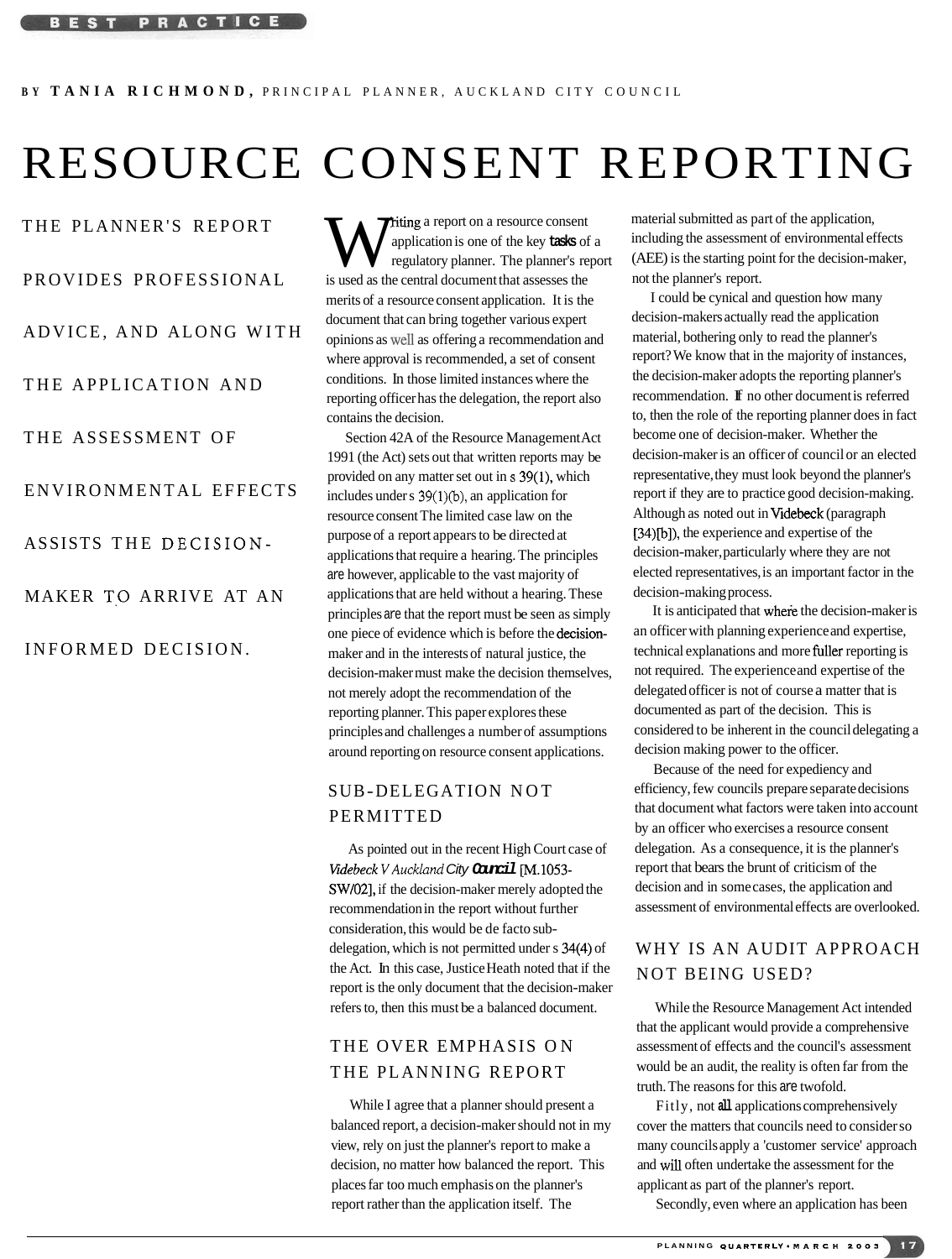comprehensively prepared by a planning consultant or professional experienced in resource management, there is still the tendency to fully report on the application rather than use an approach of reporting by exception or confirmation and endorsement of another expert's opinion.

There is a high level of discomfort on the part of council planners (and decision-makers) to use the audit approach. There are no doubt legal issues that limit a council from relying solely on the opinion of professionals engaged by the applicant, as the council cannot absolve itself from its decisionmaking capacity. But this is not what the audit approach involves. It still requires the need to explain the reasons why a conclusion and decision has been reached and it should be clear that the relevant matters have been fairly considered. The reasons should deal with the substantial points that have been raised and leave the reader with the view that the principal points have received proper consideration: *Barton v Licensing Control Commission* [1982)1 NZLR 31 (HC), noted CCA, 1st Series, J-23.

Perhaps because of the lack of use of reporting in an audit format, it has been mooted in planning circles that councils should adopt 'an approved planning consultant' list. A planning consultant who was lucky enough to make it on such a list would submit applications to the council (presumably with a complete analysis, not just an assessment of effects under the fourth schedule) and the council planner would undertake only a cursory review of the application and planning consultant's assessment. This approach would, in my view, be sub-delegation and therefore be no less of an injustice than subdelegation to the reporting planner.

The on going complaint about the 'double assessment industry' is nothing new, and is often raised by those who voice opposition to the Act. Legislative changes, particularly along the lines of that proposed in early drafts of the Act's amendment, (which was not unlike the concept suggested above of 'an approved planning consultant' list) are a knee-jerk response to this double assessment industry. Mind you, with the lack of improvement in practice, even when councils faced the threat of radical change, who can blame some of the protagonists for attempting to legislate for good practice.

# SO WHY IS DOUBLE ASSESSMENT STILL OCCURRING?

It would appear that there is a lack of confidence

that an audit report can meet the legislative requirements of decision-making and its need for the analysis and reasons for a decision to be transparent.

It would seem that unless the reporting planner has written out their assessment in full then their analysis has not taken place. In many instances, their assessment pays little regard **(if** any) to the AEE, or at its worst, the reporting planner's assessment is an almost word for analysis of the AEE. This must leave the poor planning consultant wondering why they bothered. This approach is not just limited to planners but specialists involved in resource consent assessment such as landscape architects and traffic engineers. This approach is also not just limited to council decision-making, but also occurs more often than not, in the Environment Court. Obviously, the stakes are higher in the Environment Court, but if there were agreement between parties, duplication of evidence, particularly matters of fact, would appear unnecessary.

There is reluctance on the part of decisionmakers to move away from the planner's report being the document that covers all the issues in a manner to the satisfaction of the decision-maker. For the same reasons that the reporting planner feels the need to document in detail their analysis, the decision-maker needs the comfort in seeing that 'someone independent' has reviewed the application.

So who is perpetuating this over abundance of analysis? Is it the reporting planner or the decisionmaker? **As** planners we need to take responsibility for our own assessment. It is also our role to educate and provide the necessary level of comfort to decision-makers that are used to seeing an officer's report that more or less stands on its own without reference to the application. Decisionmakers especfally planners in senior roles who are acting under delegated authority need to encourage and support reporting planners to take this leap of faith and they themselves need to look beyond the planner's report as the decision document.

As noted earlier, because of the need for expediency and efficiency, few councils prepare separate decisions that document what factors were taken into account by an officer who exercises a resource consent delegation. If no separate explanation is provided for where the decisionmaker has a slightly diierent analysis that may or may not lead to different reasons for granting consent or certain conditions, the decision-maker must rely on the planner's report reflecting all their matters for considerations.

#### TEMPLATES

. The current approach to reporting and decisionmaking could be one of the reasons that councils spend considerable time and effort in 'perfecting' the templates that planners use as the basis for reporting.

Most large councils have their own in-house best practice guides that are a mix of council procedure and best planning practice. The most frequently referred to best practice tool is a template for reporting on resource consent applications. Even the smallest of councils would have a template that planners use as a guide for reporting on applications. This may have the format of the council's particular reporting style, but in almost every case, there is standard text, phases and terminology.

The *Template for Quality Processing of Resource Consents* put out by the Ministry for the Environment and Local Government New Zealand reiterates the case law on the purpose of an officer's report.

*Notified reports* "The hearings/officers report *serves to advise the decision-rnaker(s) (hearings committee or commissioner(s), or if no hearing was held person with delegated authoriryl on the matters to be considered This ensures that an informed judgement on the application can be made."* 

*NOR-notifid reports "The purpose of this report is to advice the decision-maker of the matters to be considered thereby enabling them to* make *an informed judgement on the application."* 

*In each case, there is advice that, "the scope*  and *depth of a report should reflect the scale and significance of the proposed activity* ".

*The Template for Qualiv Processing of Resource Consents also advises that "where a comprehensive AEE is provide with an application, has been checked and approved by staff and is not disputed by any affected persons, this can be referenced in the oficer's report to avoid duplication".* 

In the case of a non-notified report where the decision-maker is likely to be a senior officer or Council Planning Manager or Senior Planner, the guide suggests the following should be in a report template.

- *Property Information*
- *Section 94*
- *Assessment of effects*

**ConclusionRecommendation** *including any conditions if consent approval is recommended.*